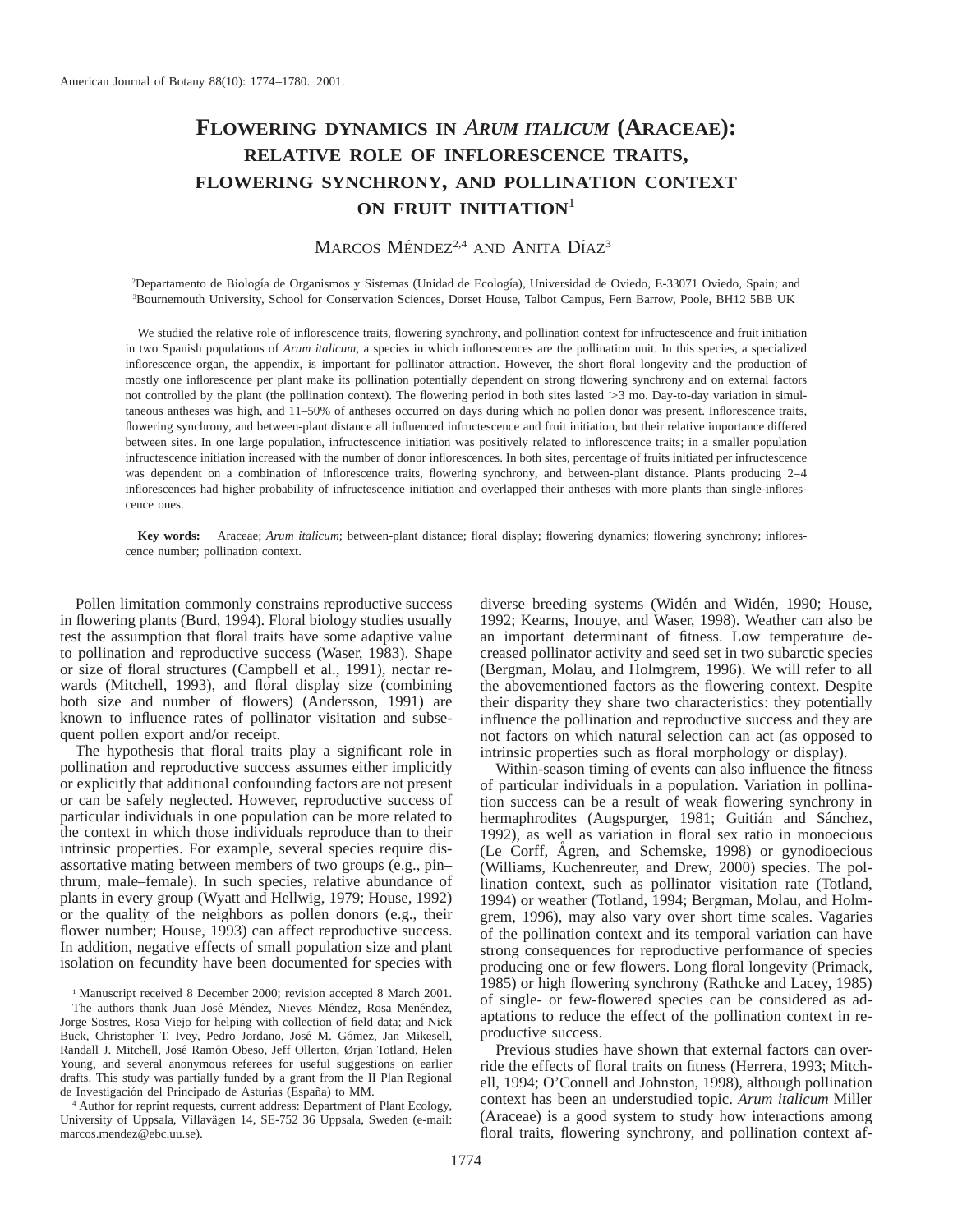

Fig. 1. Daily number of newly open (female phase) inflorescences along the flowering period in two populations of *Arum italicum* in 1994 ( $N = 256$ ) inflorescences in Ablaneda;  $N = 60$  inflorescences in Avilés). Open dots in Ablaneda indicate number of inflorescences opened after 9 May (not checked daily). Horizontal bars above each plot indicate the period of anthesis of first or single inflorescences (open) and of second to fourth inflorescences (shaded). Crosses refer to two ''outlier'' inflorescences that opened more than a month after or before the others in their respective groups. Notice the different *y*-axis scale among plots.

fect pollination success. The inflorescence of *A. italicum* is a spadix bearing separated whorls of female and male flowers in its lower portion. The upper half of the spadix consists of a club-shaped sterile appendix. A large green bract surrounds the spadix. At blooming this bract unfolds, showing the appendix but still forming a chamber around the fertile flowers (see Fig. 1 in Méndez, 1998). This inflorescence is the pollination unit (Fægri and van der Pijl, 1979). Most reproductive plants produce a single inflorescence in the axil of the third or fourth leaf (M. Méndez, unpublished data), but up to five inflorescences can be produced, in subsequent leaf axils, by large individuals. *Arum italicum* is pollinated by deception (Dafni, 1984) of small nematoceran flies. Anthesis occurs over two consecutive days. The species is temporally dioecious sensu Cruden and Hermann-Parker (1977). In the evening of the first day, the inflorescence opens and female flowers are functional (female phase of anthesis). Pollinators are attracted to the foul and urinous odor produced by the appendix. Heat production by thermogenic respiration in the appendix (Meeuse, 1975) volatilizes the attractive substances. Insects are trapped in the lower chamber. In the afternoon of the following day, heat production has stopped, stigmas wither, anthers on

male flowers dehisce (male phase of anthesis), and escaping insects are covered with pollen. For further details on *Arum* pollination, see Fægri and van der Pijl (1979). Pollination by deception in *A. italicum* implies that selective pressures on inflorescence traits can be strong, because of the need for attracting pollinators in a short temporal period. In addition, the low number of inflorescences produced by reproductive plants and the very short functional period makes successful pollination potentially dependent on a strong flowering synchrony with other conspecifics (Fridlender, 1999; Ollerton and Díaz, 1999). On the other hand, functional dioecy in *A. italicum* makes pollination potentially susceptible to the relative abundance of, and distance between, male and female phase plants. In addition, pollen availability for the blooming plant depends on the number of insects trapped by previous inflorescences, which is a function of their appendix length (Méndez and Obeso, 1992).

In this paper, we describe the flowering dynamics of *A. italicum* and study the role of inflorescence traits on infructescence and fruit initiation. Some studies on pollination in Araceae have reported thermogenesis by inflorescences (Young, 1986; Uemura et al., 1993; Yafuso, 1993). But, as far as we know, no previous study has related intraspecific differences in heat production to individual differences in pollination or fruit initiation. In addition, we address the relative role of flowering synchrony and pollination context on infructescence and fruit initiation. Specific questions addressed are: (1) are inflorescences attractive structures related to fruit initiation?, (2) do flowering synchrony and pollination context influence fruit initiation?, (3) what is the relative importance of pollination context on fruit initiation as compared with inflorescence traits or flowering synchrony?, (4) does production of several vs. one inflorescence increase successful fruit initiation by buffering against a changing pollination context?

## MATERIALS AND METHODS

*Study sites*—In the study area (province of Asturias, northern Spain), *A. italicum* is common in riparian forests, hedgerows, roadsides, and other shaded, disturbed, lowland sites. Population size in this clonal species ranges from a single spot of a few ramets to big, dense populations with hundreds of ramets. In 1994, we studied flowering of *A. italicum* ramets in two sites. Ablaneda (43°30' N, 5°54' W) was chosen as representative of a large population ( $\sim$ 500 ramets). There, *A. italicum* was growing along a roadside jointly with other ruderal forbs and grasses, *Rubus* sp., and *Salix atrocinerea.* As a representative of a middle size population, we used an experimental population located in Avilés (43°31′ N, 5°54′ W). It consisted of 67 plants planted as tubers originally collected in a riparian forest in Arlós (43°29' N, 5°54' W; for further details see Méndez, 1997). Plants occurred within a rectangular plot, spaced  $\sim$ 30 cm apart. The greatest distance between two plants within this plot was  $\sim$  4.5 m. A small group of plants was naturally growing 10 m apart from the plot; the only inflorescence in this group overlapping anthesis with the plants in the experimental population was included in our data set. Aside from that small group, this population was at least 1 km from any suitable habitat for *A. italicum* populations. The isolation of this experimental population allowed us to accurately measure the donor and competitor number (see below) while keeping density and flowering dynamics similar to the one in natural populations.

*Variables measured*—Both sites were visited daily during the flowering period, February through June. Daily observations in Ablaneda were made until 9 May; subsequent antheses were scarce  $(<15$  inflorescences) (Fig. 1) and widely spaced in time.

We noted rain in a qualitative way (rainy vs. not rainy) for each sampling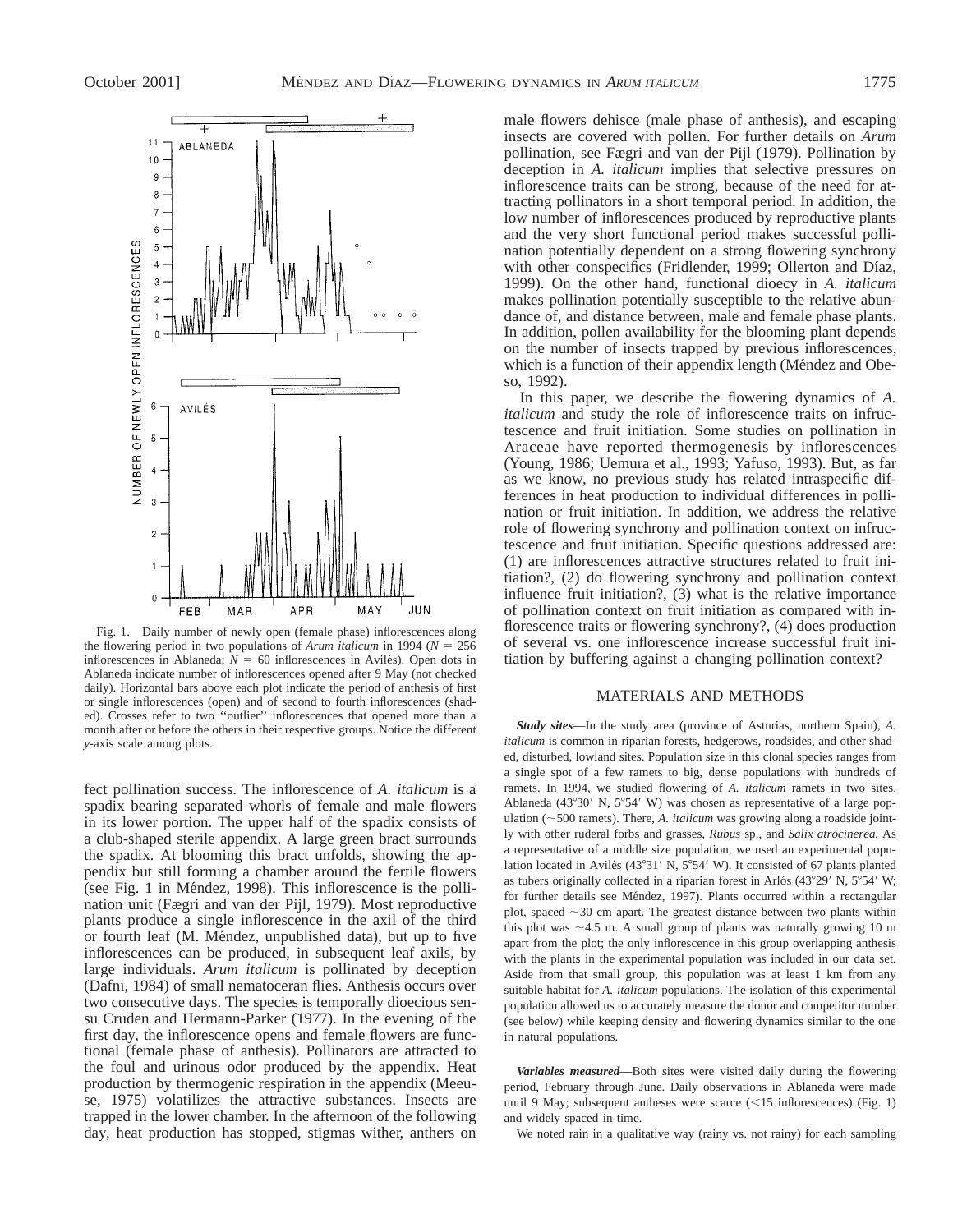TABLE 1. Summary statistics for the inflorescence traits, flowering synchrony, and pollination context variables and for infructescence and fruit initiation variables in two populations of *Arum italicum*. Range numbers beginning with  $-1$  or  $-3$  indicate that "donors" were present 1 or 3 d previous to anthesis, respectively.

| Variable                                | Mean $\pm$ 1 sp | Range          | N   |
|-----------------------------------------|-----------------|----------------|-----|
| Ablaneda                                |                 |                |     |
| Appendix length (mm)                    | $47 \pm 13$     | $23 - 100$     | 106 |
| Number of "donors"                      | 3 <sup>a</sup>  | $-1-11$        | 106 |
| Number of "competitors"                 | $2^{\rm a}$     | $0 - 10$       | 106 |
| Appendix length of nearest "donor" (mm) | $45 \pm 13$     | $20 - 100$     | 106 |
| Distance to nearest "donor" (m)         | $3.20 \pm 3.58$ | $0.06 - 20.10$ | 106 |
| Fruits initiated per infructescence (%) | $51.7 \pm 31.1$ | $0.9 - 100$    | 55  |
| Avilés                                  |                 |                |     |
| Appendix length (mm)                    | $53 \pm 12$     | $10 - 83$      | 58  |
| Temperature excess $(^{\circ}C)$        | $12.5 \pm 3.3$  | $4.0 - 18.2$   | 27  |
| Number of "donors"                      | 1 <sup>a</sup>  | $-3-5$         | 58  |
| Number of "competitors"                 | $()^a$          | $0 - 6$        | 58  |
| Appendix length of nearest "donor" (mm) | $54 \pm 9$      | $32 - 67$      | 58  |
| Distance to nearest "donor" (m)         | $1.42 \pm 1.29$ | $0.30 - 10.00$ | 58  |
| Fruits initiated per infructescence (%) | $53.5 \pm 37.7$ | $1.4 - 100$    | 37  |

<sup>a</sup> Mode, i.e., the most frequently occurring measurement in a data set (Zar, 1999), is given. For ordinal variables mode is biologically more meaningful than mean when data distribution is asymmetrical.

day. We also counted the number of inflorescences in female (*f*) and male (*m*) phases. From these counts we obtained the daily variation in the number of newly open (female phase) inflorescences and daily variation in the number of "donors" (i.e.,  $m$ ) and putative "competitors" (i.e.,  $f - 1$ ) that each newly open inflorescence faced. In Ablaneda, the large population size made it impractical to examine all the plants. Instead, we monitored all the plants within a  $25 \times 1.5$  m plot ( $>$ 200 plants,  $\sim$ 40–50% of the plants at this site). *Arum italicum* is fully self-compatible (A. Díaz, personal observation), which makes all pollen donors suitable as mates independent of genetic relatedness to the focal inflorescence.

For each newly open inflorescence we measured the following variables: (a) appendix length, from its tip to the joint with the stipe, to the nearest millimeter; (b) appendix length of its nearest ''donor'' (an estimate of neighbor quality as pollen donor); (c) distance to nearest ''donor,'' to the nearest centimeter. In Ablaneda, we searched for the nearest ''donor'' both within and outside the plot monitored. When inflorescences opened on days when no ''donors'' were in bloom, we noted the time elapsed from the most recent day in which ''donors'' had bloomed. The data on variables (b) and (c) above for these cases refer to the most recent day in which ''donors'' were present (usually the previous day; Table 1). Final sample size (inflorescence number) is shown in Table 1 and corresponds to 82 plants in Ablaneda (a subsample of all the flowering plants within the plot monitored) and 43 in Avilés (all the flowering plants).

For a subsample of 27 inflorescences in Avilés, we estimated the heat production by the appendix using two digital thermometers. One of them, fixed with plastic tape to the appendix, measured the appendix temperature. The other, situated on one leaf, measured the ambient temperature. Temperatures to the nearest  $0.1^{\circ}$ C were recorded every hour from the beginning of anthesis in the evening until next morning, when heat production stopped. We calculated the difference between appendix and ambient temperatures and used the highest difference recorded (temperature excess hereafter) as an estimate of heat production by the appendix.

After anthesis, we estimated pollination success as infructescence and fruit initiation (sensu Stephenson, 1981), i.e., whether, and how many, flowers in the inflorescence initiated their fruit development. Thirty days after anthesis, we scored any inflorescence appearing dry and shriveled as unsuccessful and any inflorescence showing fruit development as an infructescence. We scored inflorescence status after 30 d because bagged inflorescences (i.e., unpollinated) dried and abscised by that time in a previous assay; despite being selfcompatible, we never observed self-pollination in *A. italicum.* We excluded inflorescences from analyses if abscission occurred  $<$ 21 d after anthesis. This early abscission, related to the presence of an unidentified pathogen, made it not possible to discern whether growth of fruits or ovules had occurred. For

every infructescence, we analyzed fruits and recorded whether they developed (contained seeds or expanded ovules) or not (dry, brown fruits with undeveloped ovules).

*Statistical analyses*—We considered two successive components of female fecundity: (1) the probability of infructescence initiation and (2) the percentage of fruit initiation within an infructescence, i.e., number of fruits initiated per flower, expressed as a percentage. First, the relative influence of variables measured on the probability of infructescence initiation was identified by means of logistic regression (Hosmer and Lemeshow, 1989). We tested the significance of variables using the likelihood-ratio test (Trexler and Travis, 1993).

Second, we identified variables that influenced the percentage of fruit initiation within an infructescence using multiple linear regression. We treated two discrete variables (number of ''donors'' and number of ''competitors'') as continuous for these analyses (Sokal and Rohlf, 1981), and we modeled "rain" as a dummy variable (Zar, 1999). No transformation was applied to these or any other variable, because the analysis of residuals did not show significant departures from the assumptions of the regression. No strong colinearity was found between independent variables, according to the variance inflation factor (all values below 10) or condition index (all values below 30) (Philippi, 1993).

Disagreements exist on the best method (enter, forward, backward, or stepwise) of selecting variables in multiple regression. We ran logistic and linear regressions using both enter and stepwise methods, as performed by the statistical package SPSS-PC 4.0 (Norušis, 1990). For logistic regression, we got identical results by using either enter or stepwise methods; for linear regression, the stepwise method gave more conservative (i.e., less significant variables) results than the enter method. In the following, we will give results using the enter method, signaling differences with stepwise method when necessary.

Throughout the text, values are given as means  $\pm$  1 SD.

# RESULTS

*Flowering dynamics*—The duration of the flowering period in both populations was similar (Fig. 1). Flowering lasted 119 d (10 February–8 June) in Ablaneda and  $107$  d in Avilés (16 February–2 June). In both sites, high variation in the number of newly open inflorescences was observed between successive days (Fig. 1). Rain coincided with the anthesis of 29.2%  $(N = 106)$  of inflorescences in Ablaneda and of 32.8% ( $N =$ 58) in Avilés.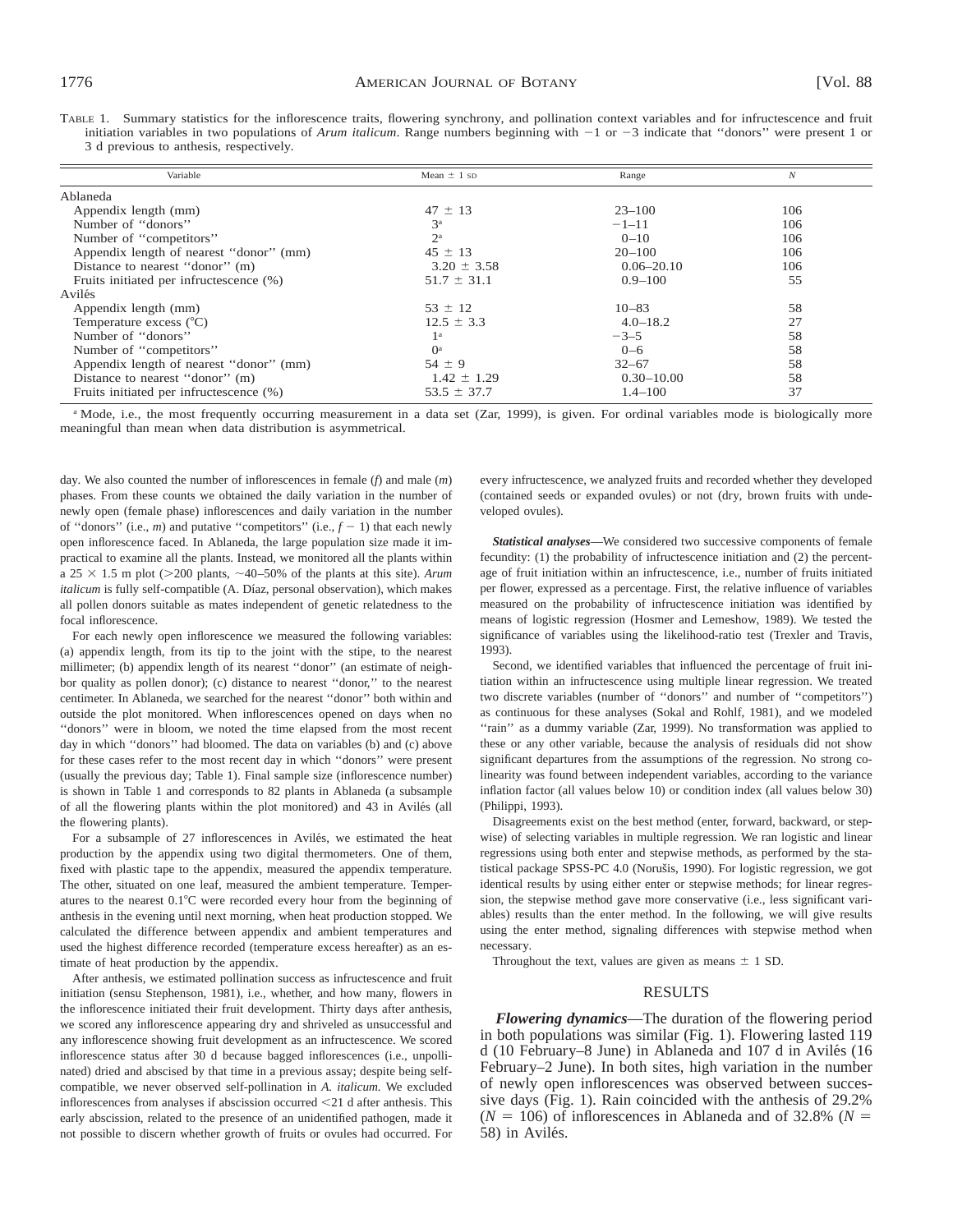| TABLE 2. Results of logistic regression analysis for the probability of infructescence initiation by A. <i>italicum</i> as a function of inflorescence traits,   |
|------------------------------------------------------------------------------------------------------------------------------------------------------------------|
| flowering synchrony, and pollination context variables measured in two populations. The coefficient $B (\pm 1 \text{ SE})$ , the partial correlation coefficient |
| (R), a measure of the influence on the dependent variable $(e^B)$ , change in model fit when removed $(\Delta G)$ , and level of significance are given.         |

| Population and variable              | $B \pm 1$ SE     | $\boldsymbol{R}$ | $e^{B}$ | $\Delta G$ | $\boldsymbol{P}$ |
|--------------------------------------|------------------|------------------|---------|------------|------------------|
| Ablaneda ( $N = 106$ inflorescences) |                  |                  |         |            |                  |
| Constant                             | $-1.61 \pm 1.52$ |                  |         |            |                  |
| Appendix length                      | $0.07 \pm 0.02$  | 0.203            | 1.07    | 8.408      | < 0.005          |
| Distance to nearest "donor"          | $0.12 \pm 0.09$  | 0.015            | 1.13    | 2.390      | > 0.1            |
| Rain                                 | $-0.78 \pm 0.51$ | $-0.052$         | 0.45    | 2.322      | > 0.1            |
| Number of "donors"                   | $-0.07 \pm 0.10$ | 0.000            | 0.94    | 0.461      | > 0.25           |
| Number of "competitors"              | $0.05 \pm 0.12$  | 0.000            | 1.05    | 0.220      | > 0.5            |
| Appendix length of nearest "donor"   | $-0.01 \pm 0.02$ | 0.000            | 0.99    | 0.125      | > 0.5            |
| Avilés ( $N = 58$ inflorescences)    |                  |                  |         |            |                  |
| Constant                             | $-2.07 \pm 2.63$ |                  |         |            |                  |
| Number of "donors"                   | $0.83 \pm 0.26$  | 0.325            | 2.30    | 12.581     | < 0.001          |
| Rain                                 | $0.54 \pm 0.76$  | 0.000            | 1.71    | 0.512      | > 0.25           |
| Distance to nearest "donor"          | $0.26 \pm 0.45$  | 0.000            | 1.29    | 0.448      | > 0.5            |
| Appendix length                      | $0.02 \pm 0.03$  | 0.000            | 1.02    | 0.443      | > 0.5            |
| Number of "competitors"              | $0.10 \pm 0.24$  | 0.000            | 1.11    | 0.184      | > 0.5            |
| Appendix length of nearest "donor"   | $-0.01 \pm 0.04$ | 0.000            | 0.99    | 0.094      | >0.75            |

The overall percentage of infructescence initiation was 73.6% ( $N = 106$ ) in Ablaneda and 65.5% ( $N = 58$ ) in Avilés. These percentages were not significantly different ( $G$  test:  $G_1$  $= 1.163$ ,  $P = 0.281$ ). Other summary statistics are presented in Table 1. We found that 11% of inflorescences in Ablaneda  $(N = 106)$  and 50% in Avilés ( $N = 58$ ) opened on days when no ''donor'' was blooming. These percentages were significantly different (*G* test:  $G_1 = 29.169, P < 0.0001$ ). From those inflorescences,  $67\%$  ( $N = 11$ ) initiated fruit in Ablaneda and 48% ( $N = 29$ ) did in Avilés. These percentages did not differ significantly (*G* test:  $G_1 = 1.174, P = 0.279$ ).

*Relative influence of inflorescence traits, flowering synchrony and pollination context on infructescence and fruit initiation*—At Ablaneda, the logistic regression analysis showed a positive relationship, as indicated by the sign of the partial correlation coefficient (*R*), between appendix length and the probability of infructescence initiation (Table 2). No other variables were significantly related to the probability of infructescence initiation in this population. In the multiple regression analysis, percentage of fruits initiated per infructescence was positively related to number of ''donors,'' appendix length, and appendix length of nearest ''donor'' (Table 3). Distance to nearest ''donor'' was negatively related to fruit initiation (Table 3). In the more conservative regression analysis using the stepwise method, only number of ''donors'' and appendix length were significantly related to fruit initiation (Table 3). Sign and magnitude of coefficients of partial correlation for these two variables were similar in both models.

At Avilés, the logistic regression analysis revealed that the relationship between number of ''donors'' and the probability of infructescence initiation was significantly positive (Table 2). For the subsample in which temperature excess was measured  $(N = 27)$ , the appendix length of nearest "donor" was negatively and significantly related to the probability of infructescence initiation (results not shown). Number of ''donors'' was only marginally significant ( $P > 0.05$ ). None of the variables considered explained a significant amount of variance in per-

TABLE 3. Results of multiple-regression analysis for the percentage of fruit initiation within an infructescence as a function of inflorescence traits, flowering synchrony, and pollination context variables measured in two populations of *A. italicum*. ANOVA results, coefficient of determination,  $R^2$ , and partial regression coefficient,  $B(±1$  SE), are given for the enter method. The *t* value and level of significance are given for both enter and stepwise (step) methods.

| Population and variable                                                   | $B \pm 1$ SE       | $t$ (enter) | $P$ (enter) | $t$ (step) | $P$ (step)    |
|---------------------------------------------------------------------------|--------------------|-------------|-------------|------------|---------------|
| Ablaneda ( $F_{6.48} = 4.436$ , $P = 0.001$ , $R^2 = 0.36$ )              |                    |             |             |            |               |
| Constant                                                                  | $-17.76 \pm 22.34$ | $-0.795$    | 0.430       | 0.102      | 0.919         |
| Appendix length                                                           | $0.78 \pm 0.29$    | 2.728       | 0.009       | 2.515      | 0.015         |
| Number of "donors"                                                        | $4.10 \pm 1.69$    | 2.432       | 0.019       | 3.128      | 0.003         |
| Distance to nearest "donor"                                               | $-2.36 \pm 1.03$   | $-2.283$    | 0.027       | $-1.538$   | 0.130         |
| Appendix length of nearest "donor"                                        | $0.61 \pm 0.29$    | 2.121       | 0.039       | 1.515      | 0.136         |
| Rain                                                                      | $-9.30 \pm 9.15$   | $-1.016$    | 0.315       | $-1.144$   | 0.258         |
| Number of "competitors"                                                   | $0.28 \pm 1.60$    | 0.176       | 0.861       | 0.163      | 0.871         |
| Avilés <sup>a</sup> ( $F_{7,11} = 15.565$ , $P = 0.0001$ , $R^2 = 0.91$ ) |                    |             |             |            |               |
| Constant                                                                  | $-44.65 \pm 38.49$ | $-1.160$    | 0.276       | $-1.523$   | 0.147         |
| Temperature excess                                                        | $10.08 \pm 1.22$   | 8.258       | < 0.0001    | 6.040      | $\leq 0.0001$ |
| Number of "competitors"                                                   | $-14.16 \pm 2.56$  | $-5.538$    | 0.0002      | $-5.554$   | < 0.0001      |
| Appendix length of nearest "donor"                                        | $-1.25 \pm 0.47$   | $-2.640$    | 0.023       | $-2.112$   | 0.052         |
| Number of "donors"                                                        | $7.12 \pm 3.05$    | 2.334       | 0.040       | 1.774      | 0.096         |
| Appendix length                                                           | $0.64 \pm 0.42$    | 1.519       | 0.157       | 0.137      | 0.892         |
| Distance to nearest "donor"                                               | $-2.64 \pm 2.04$   | $-1.294$    | 0.222       | $-0.633$   | 0.536         |
| Rain                                                                      | $10.46 \pm 9.79$   | 1.069       | 0.308       | $-0.024$   | 0.981         |

<sup>a</sup> Analysis only includes data for the subsample in which heat production was estimated.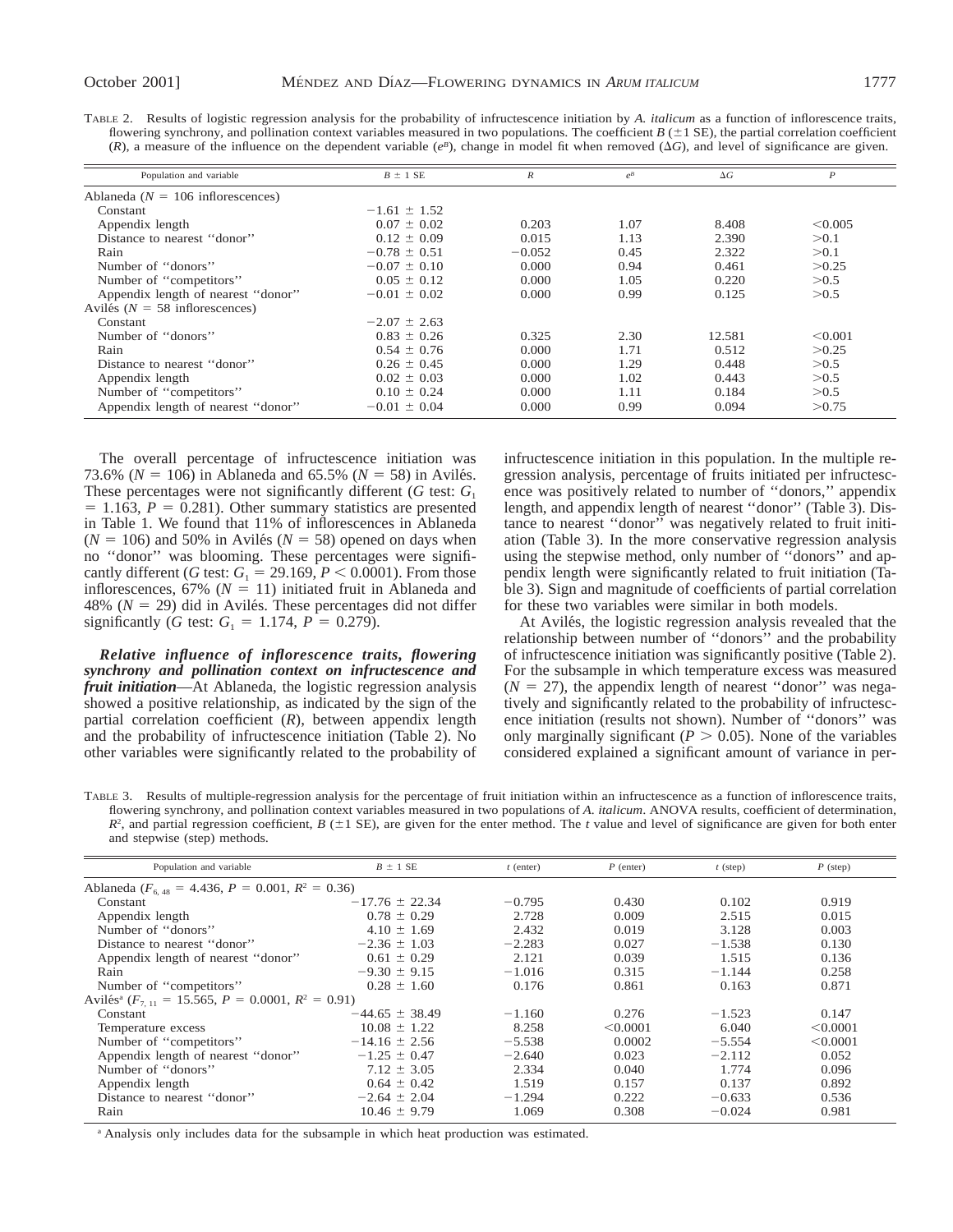TABLE 4. Comparison between single and multi-inflorescence plants in two populations of *A. italicum.* (A) Mean number  $\pm$  1 SD (sample size) of plants flowering on the same day. Results of ANOVAs testing differences between groups of plants are also given. (B) Percentage of plants initiating infructescences (sample size in parentheses). Results of a binomial test for differences between groups of plants are also given. Only plants in which fruit initiation could be determined for all the inflorescences produced were included in the analyses.

| Population                                         |                    | >1                 | P       |  |  |
|----------------------------------------------------|--------------------|--------------------|---------|--|--|
| A) No. of plants flowering on the same day         |                    |                    |         |  |  |
| Ablaneda                                           | $4.3 \pm 3.4$ (27) | $7.7 \pm 3.9$ (17) | < 0.01  |  |  |
| Avilés                                             | $1.0 \pm 0.8$ (18) | $1.8 \pm 1.2$ (17) | < 0.05  |  |  |
| B) Percentage of plants initiating infructescences |                    |                    |         |  |  |
| Ablaneda                                           | 66.7% (27)         | 94.1% (17)         | 0.071   |  |  |
| Avilés                                             | 41.2% (17)         | 88.2% (17)         | < 0.001 |  |  |

centage of fruits initiated, using multiple regression. However, for the subsample of inflorescences in which heat production was estimated  $(N = 19)$  inflorescences initiating fruits), temperature excess and number of ''donors'' showed a positive relationship with fruit initiation (Table 3). In addition, number of ''competitors'' and appendix length of nearest ''donor'' were significantly negatively related to percentage of fruit initiation (Table 3). Again, stepwise multiple regression was more conservative and showed only a significant relationship between temperature excess and number of competitors and fruit initiation (Table 3), although both sign and partial correlation coefficients were similar in both models.

*Consequences for single- vs. multi-inflorescence plants*— Percentage of multi-inflorescence plants (range: 2–4 inflorescences) was 63.9% ( $N = 122$ ) in Ablaneda and 51.1% ( $N =$ 43) in Avilés. In multi-inflorescence plants, inflorescences were produced sequentially and their antheses were separated by 33.7  $\pm$  8.3 d (range: 7–56 d,  $N = 43$ ) in Ablaneda and 31.6  $\pm$  8.3 d (range: 18–52 d,  $N = 25$ ) in Avilés. Production of several inflorescences by the same plant extended the flowering period both at the plant and the population level (Fig. 1). At the population level, a second peak of flowering was apparent.

At both sites, multi-inflorescence plants overlapped their flowering with significantly more plants than single-inflorescence ones (Table 4A). In addition, probability of infructescence initiation was significantly higher for multi-inflorescence plants in Avilés (Table 4B) and close to significantly higher in Ablaneda (Table 4B).

## DISCUSSION

Specialized inflorescence structures, as appendices or nutritious staminodia, play a role in pollination of many Araceae (e.g., Knoll, 1926; Bown, 1988; Vogel, 1990; Young, 1990; Gottsberger and Silberbauer-Gottsberger, 1991; Gibernau et al., 1999). Most previous studies on the importance of such structures for pollinator attraction have been qualitative (e.g., Lack and Díaz, 1991), but there is some quantitative evidence of the positive influence of size or number of those structures on pollinator attraction (Young, 1990; Gibernau et al., 1999). In the present study, appendix length was positively related to both the probability and amount of fruit initiation. In addition, fruit initiation increased with temperature excess, a component of floral display understudied until now in Araceae. A previous paper also showed a positive relationship between appendix length and pollinator visits in this species (Méndez and Obeso, 1992).

Some evidence exists regarding the influence of pollination context, such as between-plant distance or weather, in pollen transfer or reproductive success in Araceae. Fruit set decreased as distance to male inflorescences increased in *Arisaema triphyllum* (Rust, 1980; but see Bierzychudek, 1982) and *Amorphophallus johnsonii* (Beath, 1996). Also, cool weather made midges pollinating *Arum maculatum* torpid (Kite, 1995). In *A. italicum,* fruit initiation decreased with increasing betweenplant distance in Ablaneda, although this result was not consistent between regression models. On the other hand, any daily variations in pollinator abundance or activity due to rain seemed to have little effect on infructescence initiation. Temperature could be a more important factor, but it was not measured in this study. Everything else being the same, we expected that infructescence or fruit initiation would increase for inflorescences having ''donors'' with long appendices, because these should attract more pollinators (Méndez and Obeso, 1992) and, consequently, be better sources of pollinators for newly opened inflorescences. This was the result for Ablaneda, but the opposite effect occurred in Avilés. In all cases, the effect of appendix length of nearest ''donor'' was weak and its significance changed among regression models. Further observations should be made in order to test the importance of this aspect of ''donor quality'' for fruit initiation.

Flowering synchrony affected reproductive success in *Arum maculatum* (Ollerton and Díaz, 1999). In the same way, in the present study number of ''donors'' was positively related to either infructescence or fruit initiation at both sites studied. This was not surprising, because of the high daily variation in number of ''donors.'' However, some ability of buffering against this variability seemed to be present in *A. italicum* because infructescence initiation also occurred on days in which no ''donors'' were in bloom. This fact is opposed to findings of Beath (1996) for *Amorphophallus johnsonii.* In the latter species, no successful fertilization occurred unless pollen was transferred on the same day of anthesis. Results in *A. italicum* inflorescences could be due either to carryover of viable pollen on pollinators for 1 or 2 d or to pollen arrival from other populations. Unfortunately, data on pollen longevity in this species are lacking to test this.

The relative effect of inflorescence traits, flowering synchrony, and pollination context was population specific. The present study was correlative; thus, it is difficult to disentangle which population characteristics were responsible for such differences. One tentative explanation is offered here that should be tested by means of future experimental manipulation. In Ablaneda, a large population, probability of overlapping antheses was higher than in Avilés (89 vs. 50%, see RESULTS), and this could mean both a lower uncertainty in the Ablaneda pollination context and a lower influence of number of ''donors'' on infructescence initiation. This, combined with a lower average appendix length, could give better opportunities for the effect of inflorescence traits to become apparent.

A higher flowering synchrony would apparently be advantageous in *A. italicum* (Méndez, 1998). A similar result was obtained by Ollerton and Díaz (1999) for *A. maculatum*. However, flowering synchrony was not high in *A. italicum* (maximum of 11 simultaneous antheses in Ablaneda, a population in which 256 antheses were recorded; see Fig. 1) or other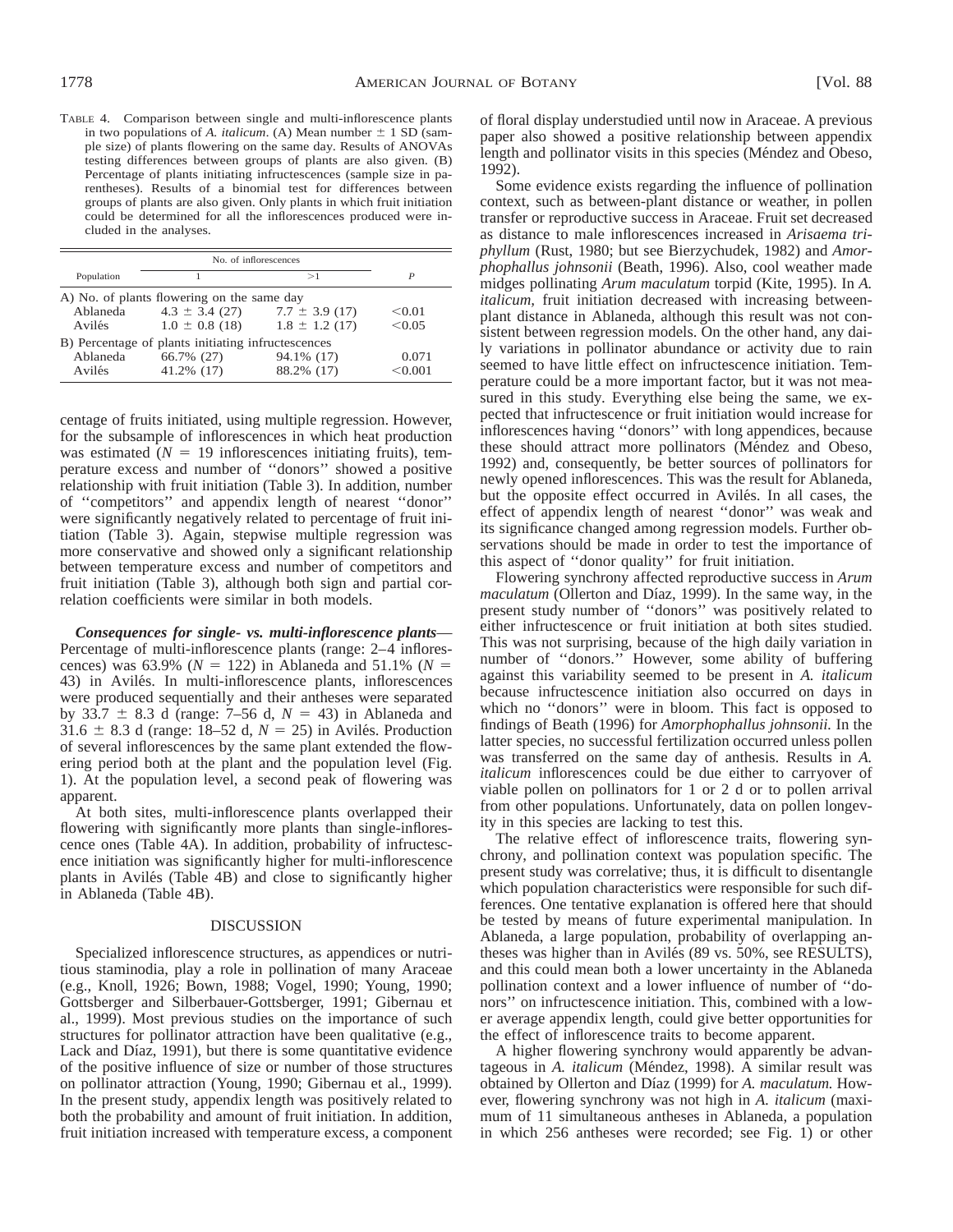Araceae studied (*Dieffenbachia longispatha*—Young, 1988, 1990; *Philodendron solimoesense*—Gibernau et al., 1999). At present it is not known which proximate cues or ultimate mechanisms can be responsible for that asynchrony. Benefits of an increased flowering synchrony in *A. italicum* could be overridden by an increase in competition for pollen, as indicated by the negative effect of number of ''competitors'' on fruit initiation found in Avilés.

Another way to cope with environmental uncertainty is to produce several inflorescences (Burd, 1995). But despite its benefits for multi-inflorescence plants, this is a limited possibility, because inflorescence number in *A. italicum* is size dependent (Méndez and Obeso, 1993). Production of additional inflorescences could potentially be dependent on the pollination success of the first inflorescence but this possibility could not be explored with the data available. On the other hand, an increased inflorescence longevity could also buffer against a variable pollination context. Although many Araceae inflorescences exhibit a short functional period (Gibernau et al., 1999; Ollerton and Díaz, 1999), extended flowering also exists (Wada and Uemura, 2000). To what extent phylogenetic constraints (Ollerton and Díaz, 1999) or a high maintenance cost (Primack, 1985) of an energetically expensive floral display affect inflorescence longevity in Araceae should be addressed by future studies.

Finally, although we have mainly discussed the evidence concerning Araceae, the interaction among floral characters, flowering synchrony, and pollination context can be important for fitness in many other species producing one or a few flowers (Totland, 1994) or requiring disassortative mating between members of two groups (Wyatt and Hellwig, 1979; House, 1992). The pollination context could potentially affect selective pressures on flowering synchrony or floral characters (Schemske and Horvitz, 1989) differently in populations of varying densities or sex ratios, as well as influence genetic neighborhoods (Young, 1988). This will be a fruitful topic for future studies.

#### LITERATURE CITED

- ANDERSSON, S. 1991. Floral display and pollination success in *Achillea ptarmica* (Asteraceae). *Holarctic Ecology* 14: 186–191.
- AUGSPURGER, C. K. 1981. Reproductive synchrony of a tropical shrub: experimental studies on effects of pollinators and seed predators on *Hybanthus prunifolius* (Violaceae). *Ecology* 62: 775–788.
- BEATH, D. D. N. 1996. Pollination of *Amorphophallus johnsonii* (Araceae) by carrion beetles (*Phaeochrous amplus*) in a Ghanaian rain forest. *Journal of Tropical Ecology* 12: 409–418.
- BERGMAN, P., U. MOLAU, AND B. HOLMGREN. 1996. Micrometeorological impacts on insect activity and plant reproductive success in an alpine environment, Swedish Lapland. *Arctic and Alpine Research* 28: 196–202.
- BIERZYCHUDEK, P. 1982. The demography of jack-in-the-pulpit, a forest perennial that changes sex. *Ecological Monographs* 52: 335–351.
- BOWN, D. 1988. Aroids. Plants of the *Arum* family. Timber Press, Portland, Oregon, USA.
- BURD, M. 1994. Bateman's principle and plant reproduction: the role of pollen limitation in fruit and seed set. *Botanical Review* 60: 83–139.
- BURD, M. 1995. Ovule packaging in stochastic pollination and fertilization environments. *Evolution* 49: 100–109.
- CAMPBELL, D. R., N. M. WASER, M. V. PRICE, E. A. LYNCH, AND R. J. MITCHELL. 1991. Components of phenotypic selection: pollen export and flower corolla width in *Ipomopsis aggregata*. *Evolution* 45: 1458– 1467.
- CRUDEN, R. W., AND S. M. HERMANN-PARKER. 1977. Temporal dioecism: an alternative to dioecism? *Evolution* 31: 863–866.
- DAFNI, A. 1984. Mimicry and deception in pollination. *Annual Review of Ecology and Systematics* 15: 259–278.
- FæGRI, K., AND L. VAN DER PIJL. 1979. The principles of pollination ecology, 3rd ed. Pergamon Press, Oxford, UK.
- FRIDLENDER, A. 1999. Observations sur la biologie de l'*Arum cylindraceum* Gasp. (Araceae) en Corse. *Acta Botanica Gallica* 146: 297–309.
- GIBERNAU, M., D. BARABE´, P. CERDAN, AND A. DEJEAN. 1999. Beetle pollination of *Philodendron solimoesense* (Araceae) in French Guiana. *International Journal of Plant Sciences* 160: 1135–1143.
- GOTTSBERGER, G., AND I. SILBERBAUER-GOTTSBERGER. 1991. Olfactory and visual attraction of *Eriocelis emarginata* (Cyclocephalini, Dynastinae) to the inflorescences of *Philodendron selloum* (Araceae). *Biotropica* 23: 23–28.
- GUITIÁN, J., AND J. M. SÁNCHEZ. 1992. Flowering phenology and fruit set of *Petrocoptis grandiflora* (Caryophyllaceae). *International Journal of Plant Sciences* 153: 409–412.
- HERRERA, C. M. 1993. Selection on floral morphology and environmental determinants of fecundity in a hawk moth-pollinated violet. *Ecological Monographs* 63: 251–275.
- HOSMER, D. W., AND S. LEMESHOW. 1989. Applied logistic regression. Wiley, New York, New York, USA.
- HOUSE, S. M. 1992. Population density and fruit set in three dioecious tree species in Australian tropical rain forest. *Journal of Ecology* 80: 57–69.
- HOUSE, S. M. 1993. Pollination success in a population of dioecious rain forest trees. *Oecologia* 96: 555–561.
- KEARNS, C. A., D. W. INOUYE, AND N. M. WASER. 1998. Endangered mutualisms: the conservation of plant–pollinator interactions. *Annual Review of Ecology and Systematics* 29: 83–112.
- KITE, G. C. 1995. The floral odour of *Arum maculatum*. *Biochemical Systematics and Ecology* 23: 343–354.
- KNOLL, F. 1926. Insekten und Blumen. Experimentelle Arbeiten zur vertiefung unserer kenntnisse über die Wechselbeziehungen Zwischen Pflanzen und Tieren. IV. Die *Arum*-blütenstände und ihre Besucher. *Abhandlungen der zoologisch-botanischen Gesellschaft in Wien* 12: 379–481.
- LACK, A. J., AND A. DÍAZ. 1991. The pollination of *Arum maculatum* L.—a historical review and new observations. *Watsonia* 18: 333–342.
- LE CORFF, J., J. AGREN, AND D. W. SCHEMSKE. 1998. Floral display, pollinator discrimination, and female reproductive success in two monoecious *Begonia* species. *Ecology* 79: 1610–1619.
- MEEUSE, B. J. D. 1975. Thermogenic respiration in aroids. *Annual Review of Plant Physiology* 26: 117–126.
- MÉNDEZ, M. 1997. Sources of variation in seed mass in *Arum italicum*. In*ternational Journal of Plant Sciences* 158: 298–305.
- MÉNDEZ, M. 1998. Modification of phenotypic and functional gender in the monoecious *Arum italicum* (Araceae). *American Journal of Botany* 85: 225–234.
- MÉNDEZ, M., AND J. R. OBESO. 1992. Influencia del osmóforo en la produccio´n de infrutescencias en *Arum italicum* Miller (Araceae). *Anales del Jardı´n Bota´nico de Madrid* 50: 229–237.
- MÉNDEZ, M., AND J. R. OBESO. 1993. Size-dependent vegetative and reproductive allocation in *Arum italicum* (Araceae). *Canadian Journal of Botany* 71: 309–314.
- MITCHELL, R. J. 1993. Adaptive significance of *Ipomopsis aggregata* nectar production: observation and experiment in the field. *Evolution* 47: 25– 35.
- MITCHELL, R. J. 1994. Effects of floral traits, pollinator visitation, and plant size on *Ipomopsis aggregata* fruit production. *American Naturalist* 143: 870–889.
- NORUŠIS, M. 1990. SPSS introductory statistics student guide. SPSS Inc., Chicago, Illinois, USA.
- O'CONNELL, L. M., AND M. O. JOHNSTON. 1998. Male and female pollination success in a deceptive orchid, a selection study. *Ecology* 79: 1246–1260.
- OLLERTON, J., AND A. DÍAZ. 1999. Evidence for stabilising selection acting on flowering time in *Arum maculatum* (Araceae): the influence of phylogeny on adaptation. *Oecologia* 119: 340–348.
- PHILIPPI, T. E. 1993. Multiple regression: herbivory. *In* S. M. Scheiner and J. Gurevitch [eds.], Design and analysis of ecological experiments, 183– 210. Chapman and Hall, New York, New York, USA.
- PRIMACK, R. B. 1985. Longevity of individual flowers. *Annual Review of Ecology and Systematics* 16: 15–37.
- RATHCKE, B., AND E. P. LACEY. 1985. Phenological patterns of terrestrial plants. *Annual Review of Ecology and Systematics* 16: 179–214.
- RUST, R. W. 1980. Pollen movement and reproduction in *Arisaema triphyllum*. *Bulletin of the Torrey Botanical Club* 107: 539–542.